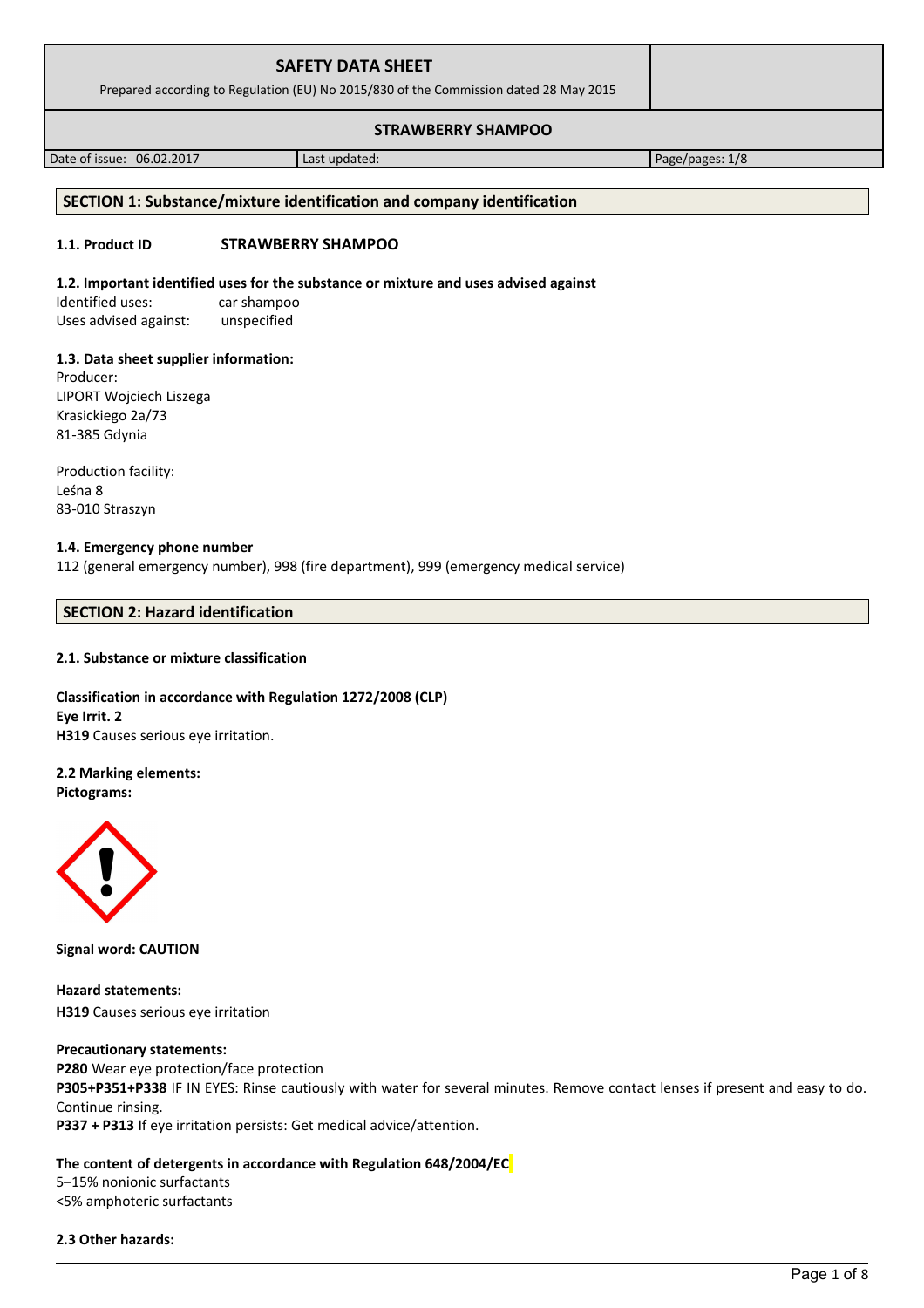| <b>SAFETY DATA SHEET</b><br>Prepared according to Regulation (EU) No 2015/830 of the Commission dated 28 May 2015 |               |                 |
|-------------------------------------------------------------------------------------------------------------------|---------------|-----------------|
|                                                                                                                   |               |                 |
| Date of issue: 06.02.2017                                                                                         | Last updated: | Page/pages: 2/8 |

No information regarding the meeting of PBT or vPvB criteria in accordance with appendix XIII of the REACH regulation. No appropriate research has been carried out on this product.

## **SECTION 3: Composition/component information**

#### **3.1. Substances**

Not applicable

#### **3.2. Mixtures**

Dangerous components:

|                                                 |                 | <b>CLP classification</b>    |                                |  |
|-------------------------------------------------|-----------------|------------------------------|--------------------------------|--|
| <b>Product ID</b>                               | Quantity<br>[%] | <b>Hazard classification</b> | <b>Hazard statements codes</b> |  |
| Sodium 2-(2-dodecyloxyethoxy)ethyl              |                 |                              |                                |  |
| sulphate                                        |                 |                              |                                |  |
| CAS number: 3088-31-1                           |                 |                              |                                |  |
| EC number: 221-4160                             | $0 - 5$         | Eye Irrit. 2                 | H319                           |  |
| Index number: -                                 |                 | Skin Irrit. 2                | H315                           |  |
| REACH registration number: the substance        |                 |                              |                                |  |
| is subject to the transitional period           |                 |                              |                                |  |
| regulations                                     |                 |                              |                                |  |
| Cocamidopropyl betaine                          |                 |                              |                                |  |
| CAS number: 61789-40-0                          |                 |                              |                                |  |
| EC number: 263-058-3                            |                 |                              |                                |  |
| Index number: -                                 | $0 - 5$         | Eye Irrit. 2                 | H319                           |  |
| <b>REACH registration number:</b> the substance |                 |                              |                                |  |
| is subject to the transitional period           |                 |                              |                                |  |
| regulations                                     |                 |                              |                                |  |

The full meaning of hazard statements has been given in section 16

#### **SECTION 4: First aid measures**

#### **4.1. Description of first aid measures**

#### **Routes of exposure:**

Inhalation, ingestion, skin and eye contact.

#### **Inhalation:**

Take the affected person out into fresh air. Place in a comfortable position. Ensure peace and protect against heat loss.

Provide medical assistance if necessary.

#### **Consumption:**

Rinse mouth with water, drink 2-3 cups of water, consult a doctor. Do not induce vomiting. If unconscious do not give anything by mouth.

Transport the affected person to hospital if necessary. Ensure peace, place in a lying position and protect against heat loss. **Eye contact:**

Remove any contact lenses if possible.

Flush with plenty of lukewarm water for 10–15 minutes with eyelids wide open. Place the upper eyelid on the lower eyelid from time to time. Cover the eyes with a compress.

Provide ophthalmologist assistance if necessary.

#### **Skin contact:**

Take off the contaminated clothes and shoes.

Wash the contaminated skin with plenty of water and then with water containing mild soap.

Seek medical attention if skin irritation persists.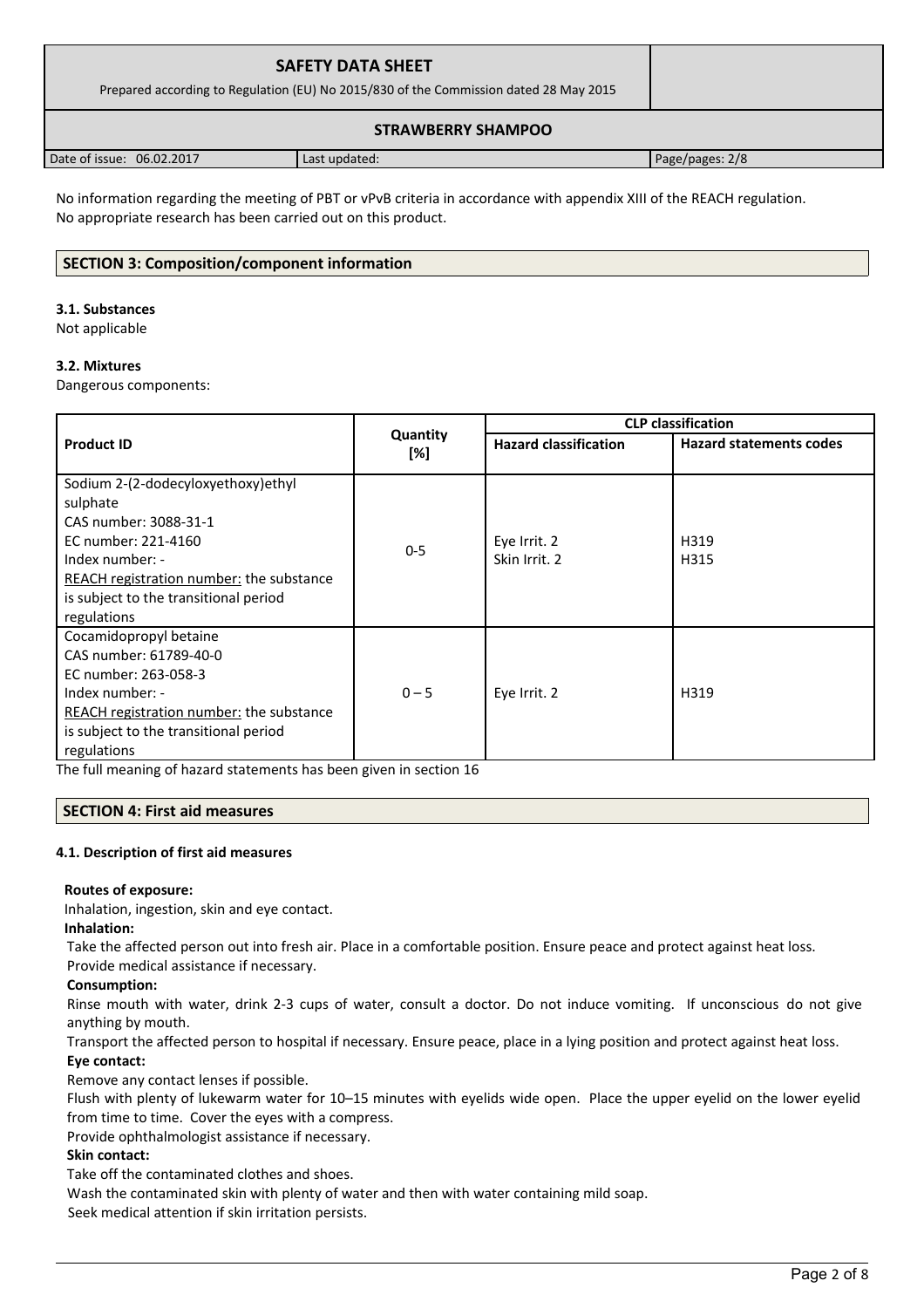| <b>SAFETY DATA SHEET</b><br>Prepared according to Regulation (EU) No 2015/830 of the Commission dated 28 May 2015 |               |                 |
|-------------------------------------------------------------------------------------------------------------------|---------------|-----------------|
|                                                                                                                   |               |                 |
| Date of issue: 06.02.2017                                                                                         | Last updated: | Page/pages: 3/8 |

## **4.2. Most important symptoms and effects, both acute and delayed**

No further data available.

#### **4.3. Indication of any immediate medical attention and special treatment needed**

The course of action is decided on by a medical doctor, based on an examination of the person affected.

#### **SECTION 5: Fire emergency procedure**

#### **5.1. Extinguishing agents:**

**Suitable extinguishing agents:** alcohol-resistant foam or dry extinguishing agents, carbon dioxide extinguishers, sand, soil, water aerosol. Choose extinguishing agents based on the conditions of the environment. **Unsuitable extinguishing agents:** High volume water jet.

#### **5.2. Special threats related to the substance or mixture**

In case of fire, high temperatures cause a release of hazardous decomposition products that contain carbon monoxides.

#### **5.3. Information for the fire department**

Spray the containers located in the fire area with water, remove from the hazardous area if possible. In case of a fire in an enclosed environment, use protective clothing and compressed air breathing apparatus. Do not allow the extinguishing agents into ground waters, surface waters, or sewage systems.

#### **SECTION 6: Measures regarding accidental release into the environment**

#### **6.1. Individual safety measures, protective equipment and emergency procedures**

For persons other than emergency personnel: notify the appropriate authorities of the emergency. Remove any persons not participating in the containment procedures from the contamination area. For emergency personnel: Ensure proper ventilation, use individual safety measures.

#### **6.2. Environmental safety measures**

Prevent the contamination from spreading into sewage systems and water reservoirs.

#### **6.3. Methods of removing and preventing the spread of contamination:**

Prevent the contamination from spreading and attempt removal using absorptive materials (sand, diatomite, universal absorbent), place the contaminated materials in properly marked containers for subsequent utilization in accordance with the mandatory provisions of the law.

#### **6.4. References to other sections**

Product waste disposal – see section 13 of this data sheet. Individual protective measures – see section 8 of this data sheet.

#### **SECTION 7: Storage and use of substances and mixtures**

#### **7.1. Precautions for safe handling**

**Recommendations for handling the mixture** 

Avoid direct contact with the mixture. Avoid inhalation. Prevent from spreading into sewage systems. **Apply general provisions of the industrial work hygiene**  Do not eat, drink or smoke when using the product. Replace the contaminated clothing. Wash hands thoroughly after handling. Wash contaminated clothing before reusing. Wash hands and face before breaks at work.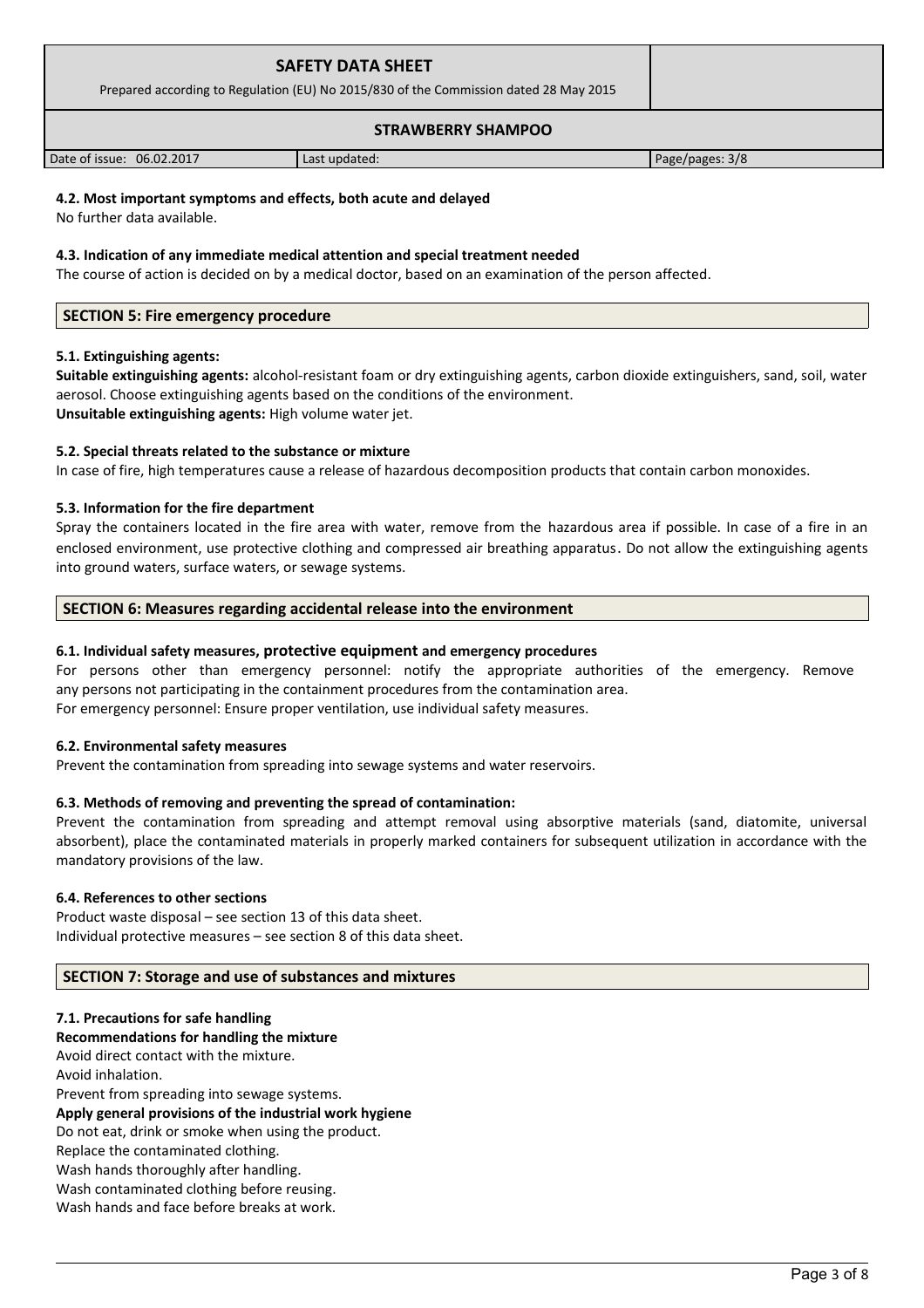| <b>SAFETY DATA SHEET</b><br>Prepared according to Regulation (EU) No 2015/830 of the Commission dated 28 May 2015 |               |                 |
|-------------------------------------------------------------------------------------------------------------------|---------------|-----------------|
|                                                                                                                   |               |                 |
|                                                                                                                   |               |                 |
| Date of issue: 06.02.2017                                                                                         | Last updated: | Page/pages: 4/8 |

## **7.2. Safe storage regulations, including any mutual incompatibility information**

Store in a well-ventilated area.

Keep container tightly closed.

Store in a cool place.

Protect from sunlight and sources of heat.

Do not store with food or animal feeding stuffs.

Always use containers made of materials analogous to the original ones.

Open containers should be handled very carefully so as to prevent spillage.

Do not handle until all safety precautions have been read and understood.

#### **7.3. Specific end use(s)**

See section 1.2 of this data sheet.

#### **SECTION 8: Exposure controls/individual protective measures**

#### **8.1. Control parameters**

#### **The national highest acceptable concentration values in the work environment**

in accordance with the Notice of the Minister of Labor and Social Policy of 6 June 2014 on the highest acceptable concentration and intensity of factors detrimental to health in the work environment (Dz.U. (Journal of Laws) 2014, item 817).

| <b>NAME OF THE SUBSTANCE</b> | ΙE      | $NDS$ (mg/m3) | <b>NDSCh</b> (mg/m <sup>3</sup> ) | $N$ DSP (mg/m3) |
|------------------------------|---------|---------------|-----------------------------------|-----------------|
| $- - -$                      | $- - -$ | $- - -$       | $- - -$                           | $- - -$         |

#### **8.2. Exposure controls**

**Appropriate technical control measures:** Storage rooms and work stations should be adequately ventilated.

#### **Appropriate technical control measures**

Storage rooms and work stations should be adequately ventilated.

#### **Individual safety measures**



#### **Face and eye protection**

If while using the product splashing may occur – use tight-fitting safety glasses or faceshield screens according to EN 166. **Skin protection** 



#### **Hand protection**

Wear protective gloves according to EN 374.

When selecting glove materials, consider their breakthrough time, rates of diffusion and degradation.

The protective gloves should be regularly changed or replaced immediately if damaged (torn, perforated), or when first signs of wear and changes in their appearance occur (color, flexibility, shape).

A protective cream should be applied to all uncovered parts of the body.

#### *Body protection*

Use protective workwear.

The selection of individual protection measures must be made taking into account the concentration and quantity of the hazardous substance occurring in the work environment.

#### **Respiratory tract protection**

Not necessary if ventilation is adequate.

**Environment exposure controls**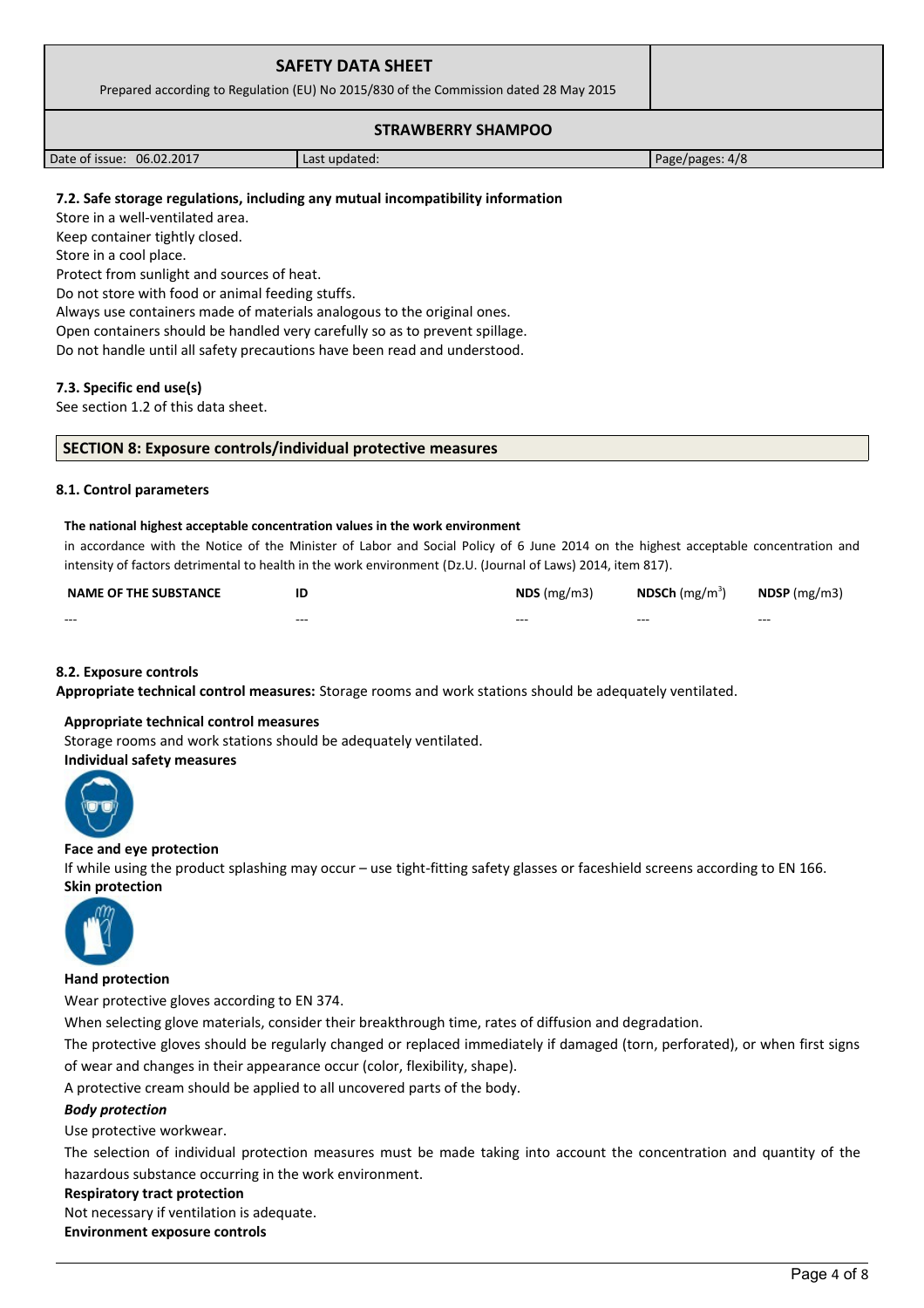| <b>SAFETY DATA SHEET</b><br>Prepared according to Regulation (EU) No 2015/830 of the Commission dated 28 May 2015 |               |                 |
|-------------------------------------------------------------------------------------------------------------------|---------------|-----------------|
| <b>STRAWBERRY SHAMPOO</b>                                                                                         |               |                 |
| Date of issue: 06.02.2017                                                                                         | Last updated: | Page/pages: 5/8 |

Do not discharge into sewage systems or ground waters. **General safety and hygiene recommendations** Follow good hygiene practice.

### **SECTION 9: Physical and chemical properties**

## **9.1. Basic physical and chemical property information**

| Appearance:                                   | Under normal conditions: liquid |
|-----------------------------------------------|---------------------------------|
| Color:                                        | Red                             |
| Odor:                                         | Distinctive for the product     |
| <b>Odor threshold:</b>                        | Unspecified                     |
| pH:                                           | 7.5                             |
| Melting point/freezing point:                 | Unspecified                     |
| Initial boiling point and boiling range:      | $100^{\circ}$ C                 |
| Flash point:                                  | Not applicable                  |
| Flammability (solid, gas):                    | Not applicable                  |
| Upper/lower flammability or explosive limits: | Unspecified                     |
| Vapor pressure:                               | 23 hPa                          |
| Vapor density:                                | Unspecified                     |
| <b>Relative density:</b>                      | 1.023 $g/cm^{3}$                |
| Solubility:                                   | Completely soluble in water     |
| Partition coefficient: n-octanol/water:       | Unspecified                     |
| Auto-ignition temperature:                    | Unspecified                     |
| Decomposition temperature:                    | Unspecified                     |
| <b>Viscosity:</b>                             | Unspecified                     |
| <b>Explosive properties:</b>                  | Not applicable                  |
| <b>Oxidizing properties:</b>                  | Not applicable                  |
|                                               |                                 |

## **9.2. Additional information**

No additional analysis results.

## **SECTION 10: Stability and reactivity**

#### **10.1. Reactivity**

The mixture is chemically stable under normal conditions.

#### **10.2. Chemical stability**

The product is stable when properly used, stored and transported.

# **10.3. Potential for hazardous reactions**

None

#### **10.4. Conditions to avoid**

Avoid high temperatures, direct sunlight, hot surfaces and open fire.

#### **10.5. Incompatible materials**

None

#### **10.6. Hazardous decomposition products**

Do not occur when used in accordance with its purpose.

### **SECTION 11: Toxicological information**

#### **11.1. Information regarding toxicological effects**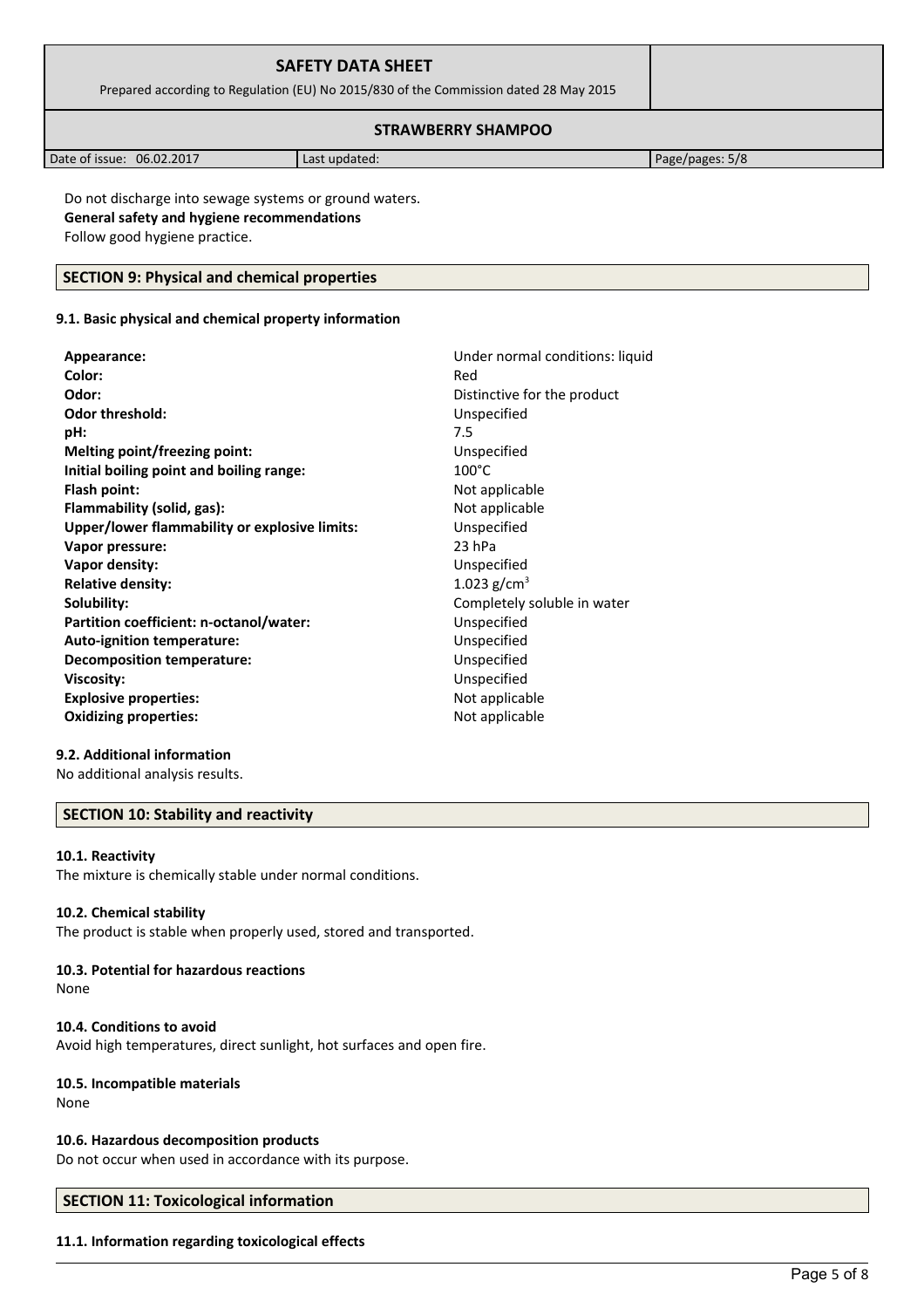| <b>SAFETY DATA SHEET</b><br>Prepared according to Regulation (EU) No 2015/830 of the Commission dated 28 May 2015 |               |                 |
|-------------------------------------------------------------------------------------------------------------------|---------------|-----------------|
| <b>STRAWBERRY SHAMPOO</b>                                                                                         |               |                 |
| Date of issue: 06.02.2017                                                                                         | Last updated: | Page/pages: 6/8 |

Based on available data, the classification criteria are not met.

**Skin corrosion/irritation**

**Acute toxicity**

**Serious eye injury/irritation**

Causes serious eye irritation.

**Allergenic influence on respiratory tract or skin**

Based on available data, the classification criteria are not met. **Mutagenic influence on reproductive cells**

Based on available data, the classification criteria are not met.

Based on available data, the classification criteria are not met. **Carcinogenicity**

Based on available data, the classification criteria are not met. **Harmful influence on reproductive organs**

Based on available data, the classification criteria are not met.

**Toxic influence on target organs – single exposure**

Based on available data, the classification criteria are not met.

**Toxic influence on target organs – repeated exposure**

Based on available data, the classification criteria are not met.

#### **Hazard caused by aspiration**

Based on available data, the classification criteria are not met.

#### **SECTION 12: Environmental information**

## **12.1. Toxicity**

No data

#### **12.2. Durability and dissolution potential**

The surfactants contained in the product comply with the biodegradability criteria as laid down in Regulation (EC) 648/2004 on detergents.

**12.3. Bioaccumulation capacity** No data

**12.4. Soil mobility** No data

**12.5. Results of PBT and vPvB properties evaluation** No data

**12.6. Other harmful effects** No data

## **SECTION 13: Waste disposal**

#### **13.1. Waste disposal methods**

Empty containers should be transported to an authorized company in order to be reprocessed or recycled.

Do not store with municipal waste.

Do not discharge into sewage systems, surface waters or wastewater.

#### **Waste code**

Act of 14 December 2012 on waste (Dz.U. (Journal of Laws) 2013, item 21).

Regulation of the Minister of Environment of 9 September 2014 on the waste catalogue (Dz.U. (Journal of Laws) 2014, item 1923).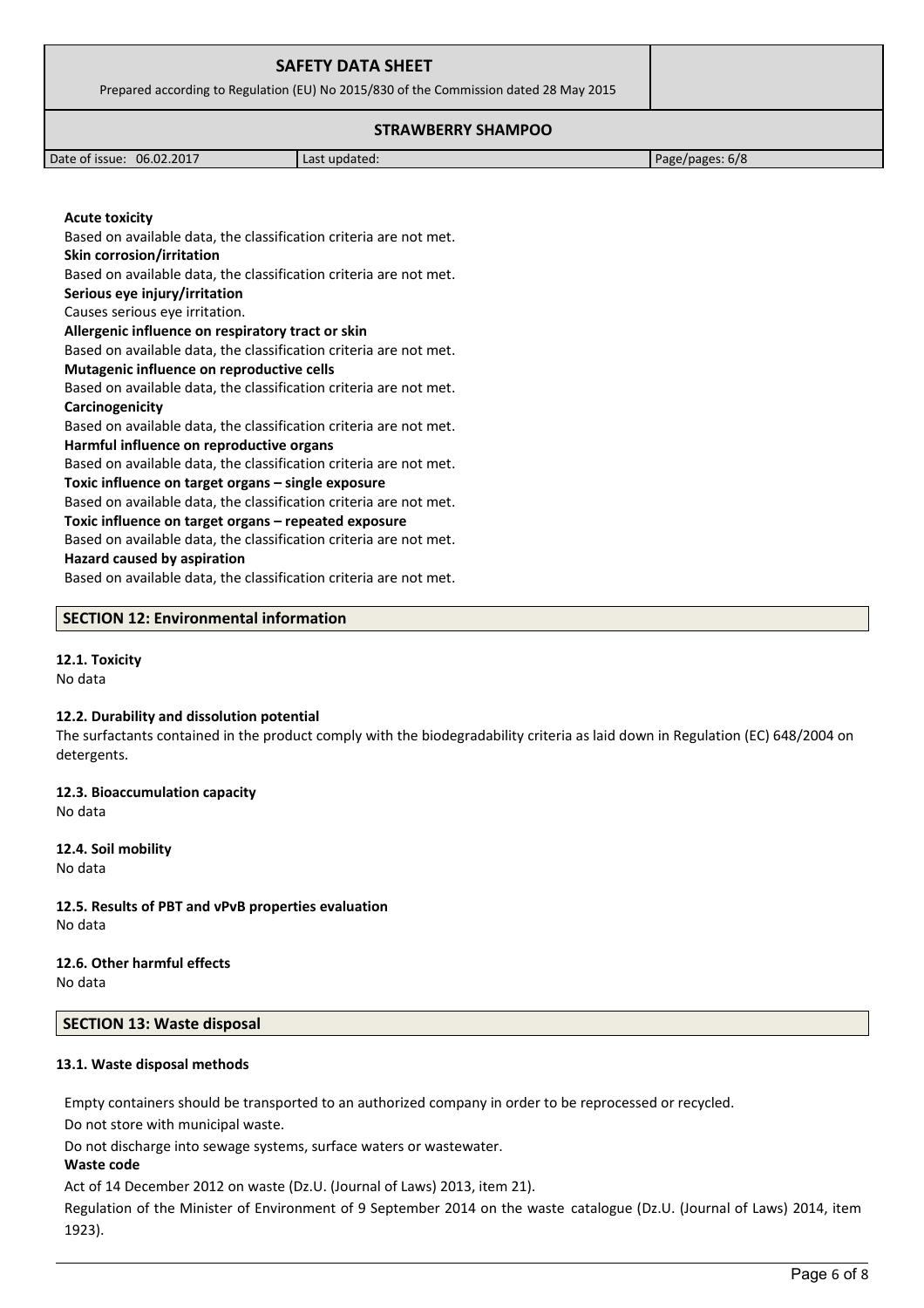| <b>SAFETY DATA SHEET</b><br>Prepared according to Regulation (EU) No 2015/830 of the Commission dated 28 May 2015 |               |                 |
|-------------------------------------------------------------------------------------------------------------------|---------------|-----------------|
|                                                                                                                   |               |                 |
| Date of issue: 06.02.2017                                                                                         | Last updated: | Page/pages: 7/8 |

The waste code must be assigned individually at the location where the waste is produced, depending on the industry in which it is used.

#### **SECTION 14: Transport information**

| 14.1.<br>14.2.<br>14.3. | <b>UN</b> number<br>UN proper shipping name<br>Transport hazard class(es)<br>Warning sticker No. | <b>ADR/RID</b><br>$---$<br>$- - -$<br>$---$ | <b>IMGD</b><br>---<br>---<br>---<br>--- | <b>IATA</b><br>$---$<br>---<br>$---$ |
|-------------------------|--------------------------------------------------------------------------------------------------|---------------------------------------------|-----------------------------------------|--------------------------------------|
| 14.4.                   | Packing group                                                                                    | $- - -$                                     | ---                                     | $---$                                |
| 14.5.                   | Threat to the environment                                                                        | ---                                         | ---                                     | ---                                  |
| 14.6.                   | Special precautions for users                                                                    |                                             | Not applicable                          |                                      |
| 14.7.                   | Bulk transport in accordance with the MARPOL<br>convention appendix II and the IBC code          |                                             | Not applicable                          |                                      |

#### **SECTION 15: Legal information**

## **15.1. Provisions of the law regarding safety and protection of the environment in relation to the substance or mixture This safety data sheet has been drawn up based on the following legal acts:**

- 1. Regulation (EC) No 1907/2006 of the European Parliament and of the Council of 18 December 2006 concerning the Registration, Evaluation, Authorization and Restriction of Chemicals (REACH), establishing a European Chemicals Agency, amending Directive 1999/45/EC and repealing Council Regulation (EEC) No 793/93 and Commission Regulation (EC) No 1488/94 as well as Council Directive 76/769/EEC and Commission Directives 91/155/EEC, 93/67/EEC, 93/105/EC and 2000/21/EC.
- 2. Regulation (EC) No 1272/2008 of the European Parliament and of the Council of 16 December 2008 on classification, labeling and packaging of substances and mixtures, amending and repealing Directives 67/548/EEC and 1999/45/EC, and amending Regulation (EC) No 1907/2006. [ATP1, ATP2, ATP3, ATP4, ATP5, ATP6]
- 3. Commission Regulation (EU) 2015/830 of 28 May 2015 amending Regulation (EC) No 1907/2006 of the European Parliament and of the Council on the Registration, Evaluation, Authorization and Restriction of Chemicals (REACH) as corrected (replaces Regulation EC No 453/2015)
- 4. Act of 25 February 2011 on the chemical substances and their mixtures (DZ.U. (Journal of Laws) No 63, item 322 with amendments).
- 5. Regulation of the Minister of Labor and Social Policy of 6 June 2014 on maximum permissible concentration and intensity of agents harmful to health in the work environment (Dz.U. (Journal of Laws) item 817).
- 6. Act of 14 December 2012 on waste (Dz.U. (Journal of Laws) 2013, item 21).
- 7. Regulation of the Minister of Environment of 9 September 2014 on the waste catalogue (Dz.U. (Journal of Laws) 2014, item 1923).
- 8. Classification of dangerous goods according to the European Agreement concerning the International Carriage of Dangerous Goods by Road (ADR).
- 9. Regulation of the Minister of Labor and Social Policy of 26 September 1997 on general provisions of occupational safety and health (Dz.U. (Journal of Laws) 2003 No 169, item 1650 with amendments).
- 10. Regulation of the Minister of Health of 30 December 2004 on occupational health and safety related to the presence of chemical agents in the workplace (Dz.U. (Journal of Laws) 2005 No 11, item 86 with amendments). Regulation of the Minister of Economy of 21 December 2005 on essential requirements for personal protection (Dz.U. (Journal of Laws) No 259, item 2173).

#### **15.2. Chemical safety evaluation**

No chemical safety evaluation for the mixture.

**SECTION 16: Additional information**